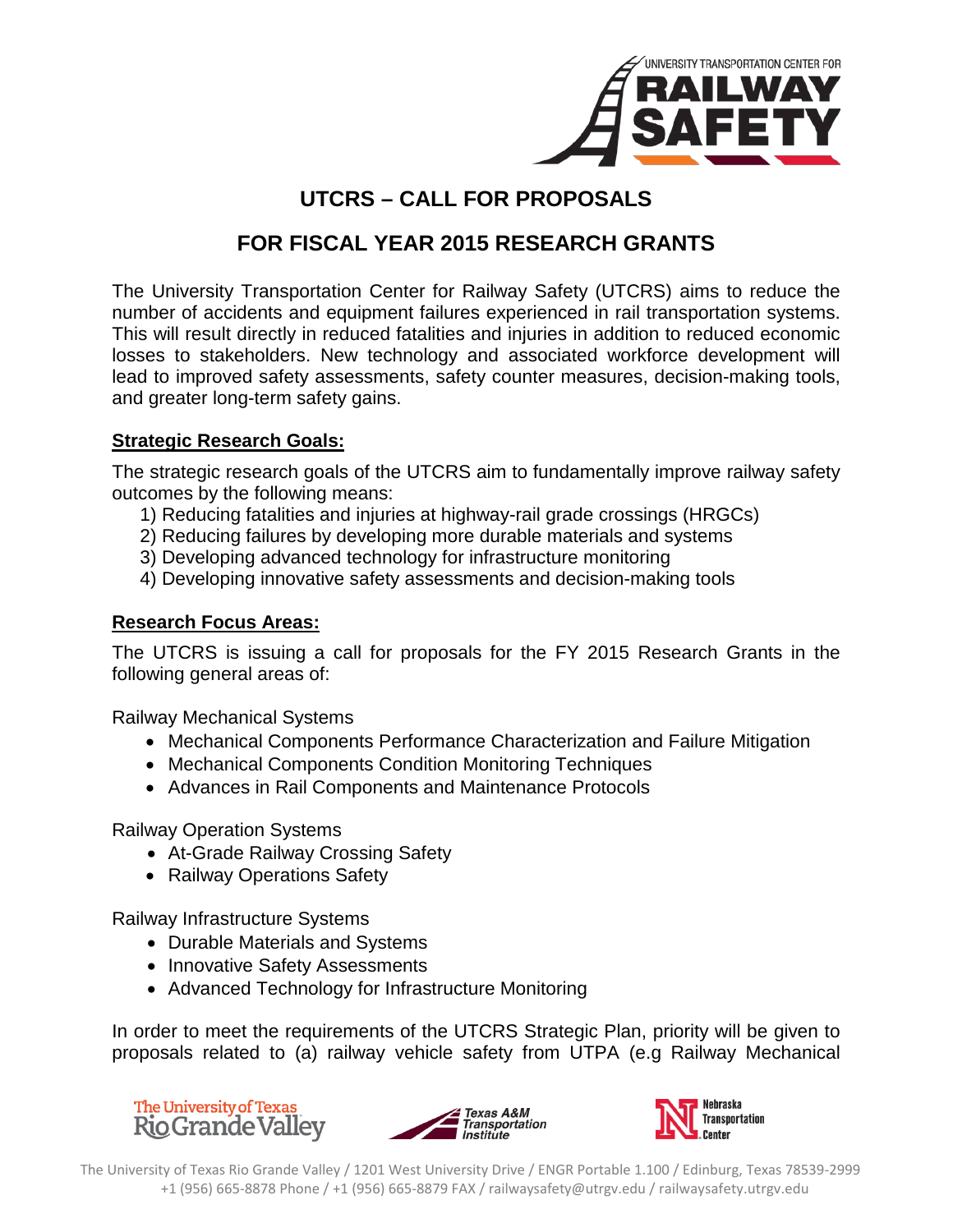Systems), (b) operations safety from UNL (e.g. Railway Operations Systems), and (c) infrastructure safety from TAMU (e.g. Railway Infrastructure Systems).

## **Eligibility:**

Any faculty or principal investigator (PI) eligible staff member from UTPA, UNL, or TAMU can apply to this call for proposals competition.

## **Selection Criteria:**

The selection criteria will include:

- 1. Relevance to UTCRS's strategic research goals and research focus areas;
- 2. External peer-review recommendations;
- 3. Technical soundness and achievability in proposed time frame;
- 4. The documented and established expertise of the principal investigator and researchers applicable to the proposed project and the ability to devote adequate time to complete the work on schedule;
- 5. Acceptable performance on previous US DOT UTC research projects (e.g. meeting deadlines, meeting budget, providing deliverables on schedule, etc.). This criterion only applies to previous US DOT UTC research participants.
- 6. Adequacy of the proposed technology transfer; and
- 7. A significant commitment to student involvement.

#### **Review Process:**

A key component of the UTCRS research program will be the selection of research projects and allocation of research funds. The research program is defined by the UTCRS Executive Committee in a manner ensuring that UTCRS meets its stated objectives. The UTCRS Executive Committee is composed of the Associate Directors from each of the three consortium institutions along with the Diversity Coordinator and the Educational Coordinator. Under recommendation of the UTCRS Executive Committee, the allocation of research funds to project teams will be made by the UTCRS Director, whose decision will be final.

The UTCRS Review process is outlined hereafter.

- The proposals that are received in response to this competition will be evaluated through a peer-review process, where at least one of the reviewers for each proposal is a USDOT employee.
- Each applicant is allowed and encouraged to submit names of five (5) potential external reviewers. Of the five potential external reviewers, it is recommended to include at least one (1) member of the USDOT and one (1) member from a state DOT. No more than one (1) reviewer can come from the applicant's affiliated University. Important note: NSF conflict of interest guidelines found at [http://www.nsf.gov/pubs/policydocs/pappguide/nsf08\\_1/gpg\\_3.jsp#IIIB](http://www.nsf.gov/pubs/policydocs/pappguide/nsf08_1/gpg_3.jsp%23IIIB) must be followed when suggesting reviewers.